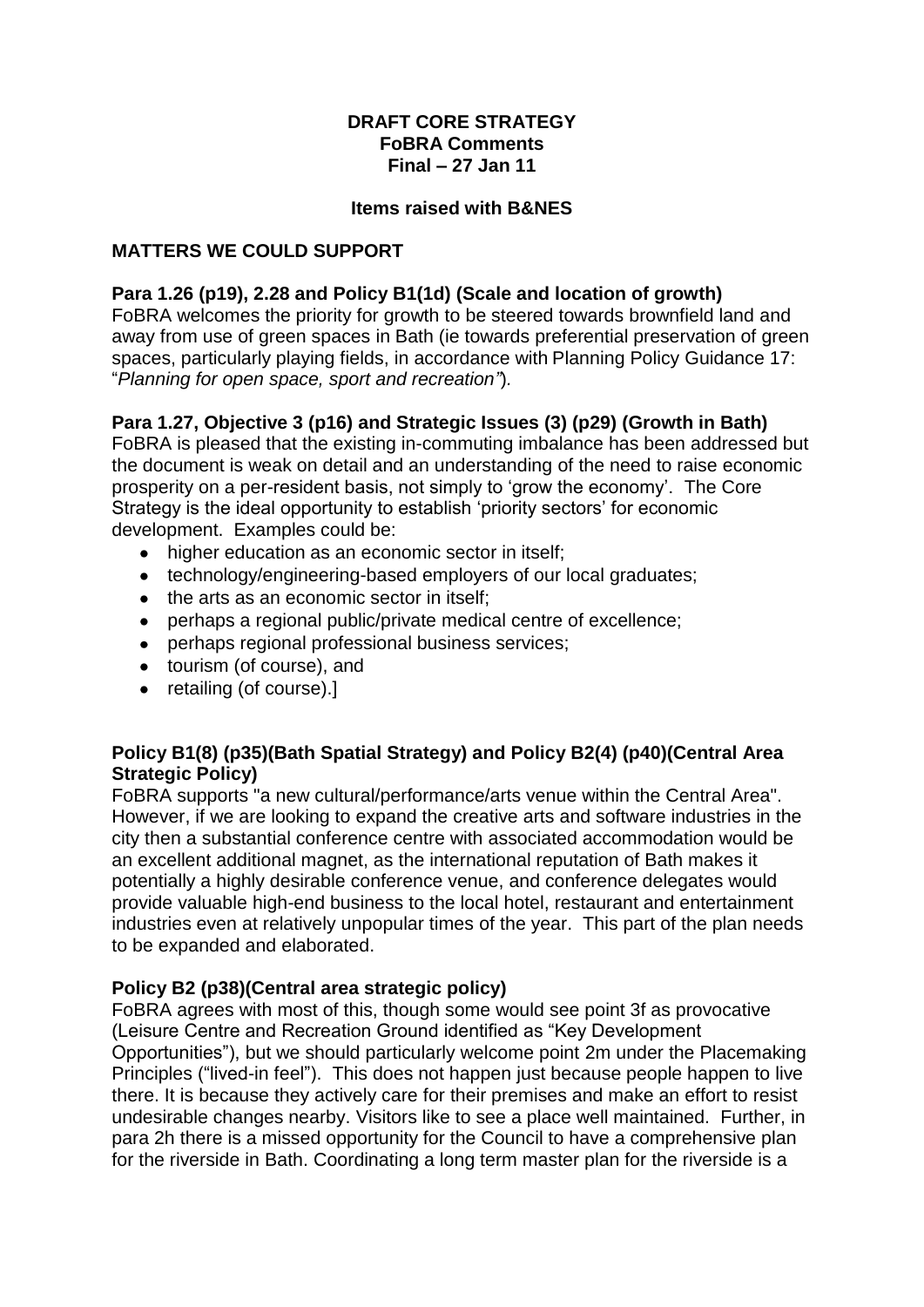role the Council is uniquely able to play. It needs Council commitment and priority in this document.

Solutions: (a) encourage city residents to maintain and invest in their properties, and (b) develop a comprehensive plan for the riverside in Bath.

# **Para 2.22 (p48)(MoD sites)**

FoBRA welcomes early redevelopment of Foxhill and Warminster Road. However,

- The entry talks only about housing (850 homes). Although suitable for housing, could these sites not be used for high tech industry offices too (no noise, lots of computers, close links to City Centre, good travel links) thereby helping to reduce commuting?
- This is one of the few mentions of the important SHLAA, which indicates where housing might be able to be built in B&NES.

Solutions: (a) Change MoD sites to mixed development and (b) refer to the SHLAA wherever appropriate – for example Objective 5, Policy DW1, Table 3(5) and Policy B1(3).

# **Para 2.33 (p53)(WHS Architecture styles)**

FoBRA supports this wording on architecture styles, though there is a delicate balance to be struck to avoid sins evident in (for example) central Birmingham and Bristol. Most important is to get the scale right – height and massing. Exact but modern copies can be the right approach to infill existing set-pieces.

# **Para 2.44 (p56)(Transportation)**

Good, but commitment to addressing Bath"s transport and congestion problem needs strengthening. This should be a fundamental priority as it profoundly impacts residents" quality of life, economic development, conservation, and the environment. As FoBRA policy states, this needs to be radical, comprehensive and urgent. The prevailing priority of the car over public transport, pedestrians and cyclists needs explicitly to be removed before anything can change.

# **Policy CP9 (p123)(Affordable housing)**

The only difference between "affordable housing" and other housing is a public rental subsidy, which can be applied to any housing and not only to that delivered in new developments. Planning gain can be extracted from developers in other forms and used generally for social housing subsidy. The reality is that Bath, as a preferred place to live, will always attract people who do not depend upon local employment, keeping house prices high in relation to local employment earnings. Adding to the housing supply will only marginally affect this imbalance. The emphasis should be on a long term higher value economic mix (as planned in the Core Strategy) and on promoting a cultural acceptance of house renting rather than ownership (Bath rental costs are much more cost effective and in line with local employment incomes than is home ownership).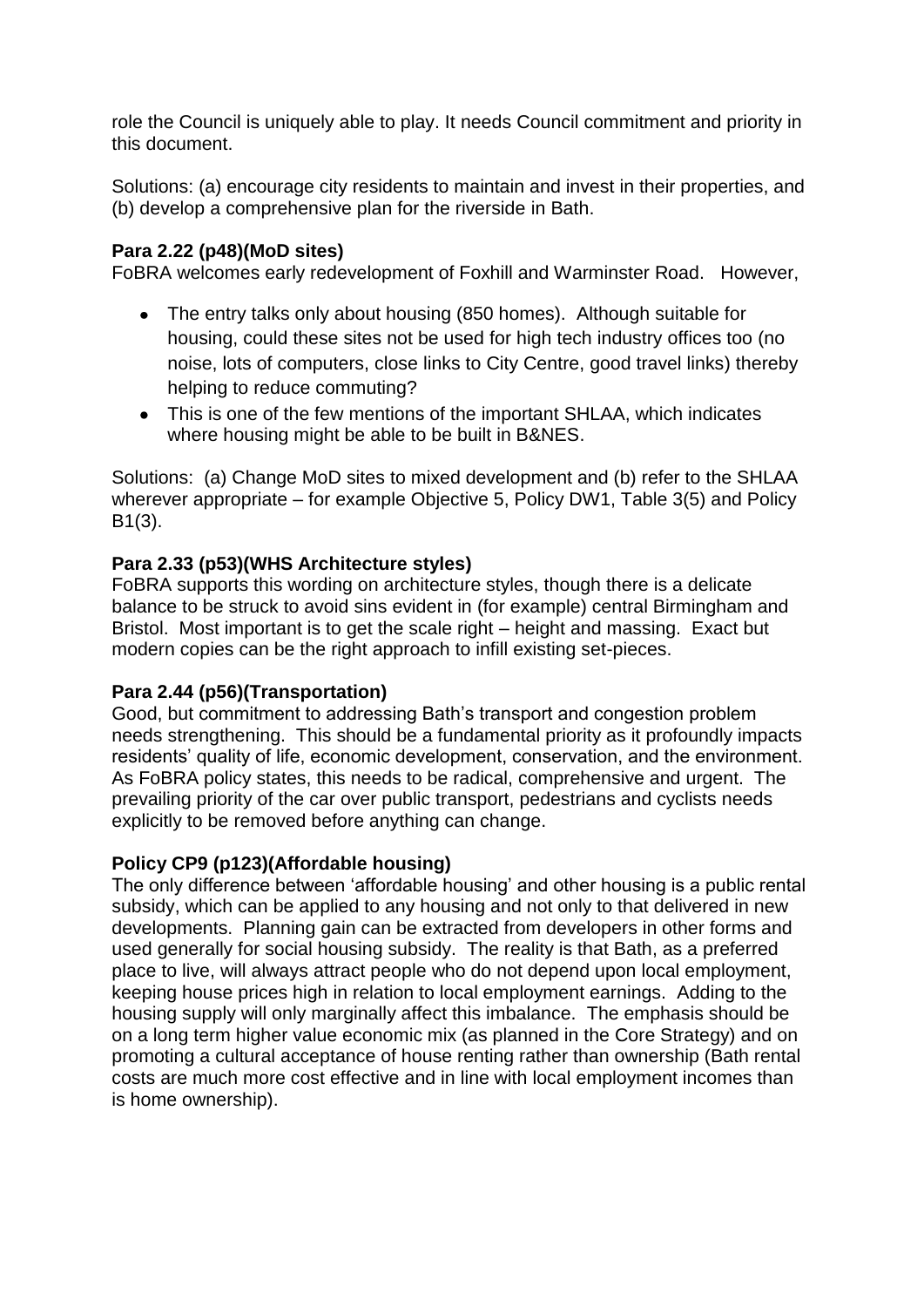### **Policy CP12 (p128)(Centres and retailing), also Paras 2.23, 6.89 and Table 4**

FoBRA supports this policy, though it is entirely reactive, and should be made sharper:

- Para 6.89 is correct that some centres hardly cater for everyday (eq Lansdown Road).
- In many cases, shops have been replaced by take-aways, either licensed or unlicensed, which arguably create vitality, but can become a focus for antisocial behaviour in the evening, and yet such a change of use would be consistent with the policy.
- Local centres have declined because people shop elsewhere (in the London Road one would inevitably shop in Morrisons).
- The 'use them or lose them' principle also applies to pubs, which don't seem to be covered by the Core Strategy.
- Once the Rossiter Road scheme is implemented in Widcombe, vacant premises are expected quickly to be let and rental levels to rise due to increased demand

Secondly, although concerns in this area are real, they are not easily addressed by the town and country planning system, since changes between various kinds of retail outlet are not "material changes of use" and this problem is exacerbated by the Town and Country Planning Use Classes Order. However, B&NES might instead use its landlord powers in Bath city centre, where it has a controlling interest in a high proportion of the stores, to encourage the spread and retention of specialist shops, particularly of high-value and luxury goods, thus reinforcing the magic which attracts shoppers.

#### **Core Policies 6f (p129)(Well connected)**

FoBRA supports this policy, and particularly welcomes the following:

Para 6.94 (Transport and Movement): the Council recognises the need for a study to assess an A46/A36 link and it points out the problem of excessive traffic in Bath though this should also be carried through to a commitment to do something about it via a master plan

# **MATTERS WHICH ARE NOT LEGALLY COMPLIANT**

#### **Policy CP4 (p110)(District heating)**

FoBRA believes it is neither legal nor sound to proceed with this policy at present. There has been no consultation or discussion on this issue, and the breezy comment about mitigating any negative impacts on vaults in central Bath in para 6.24 is quite inadequate.

Solution: Promote discussion and hold consultation on this issue.

# **MATTERS WHICH ARE NOT SOUND**

# **Para 1.07 (p9)(Transport Links)**

This presents a misleadingly positive picture. Most of B&NES is not well served from the M4/M5 or from Bristol airport. The rail link to London from Bath is good, but very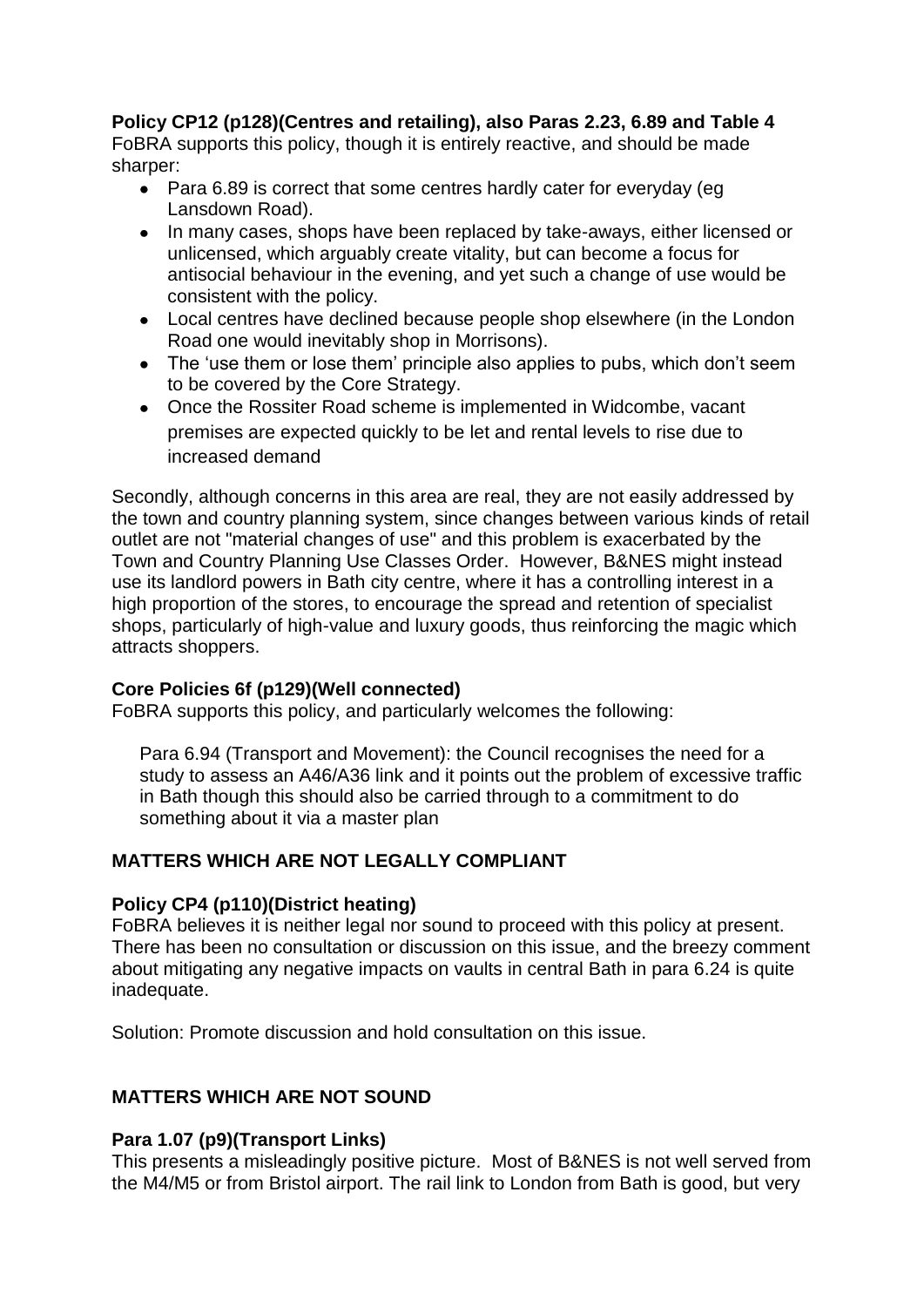expensive, thereby discouraging modal shift, and does not conveniently link to the rest of the country. Bristol airport may be rapidly expanding for passengers but carries almost no freight, which has relevance to the region"s economic growth ambitions.

Solution: Soundness would be improved if there were better and more competitive transport links, eg (a) a direct bus link between Bath and the airport (which could run right through the length of the district) and (b) a rail link between Bath and a shuttle head for the airport in the Backwell area, which would avoid rush hour traffic congestion for the many who use the airport at peak hours. A study for such routes could be added to para 6.94.

### **Objective 2 (p15)(Heritage) and Para 2.44 (p56)(Transportation)**

None of the 'Key strategies and plans' cited here include plans actually to reduce existing traffic volumes. A master plan for traffic in Bath is required. While the Public Realm and Movement Programme (PRMP) does include measures to reduce traffic in the commercial centre of Bath, it does not cover the bulk of Georgian Bath.

Solutions: (a) Task the Transport Commission for Bath to negotiate a Master Plan for Traffic, including measures to reduce its volume, and (b) extend the PRMP to the whole of the central area between the Holburne Museum and Royal Crescent.

### **Strategic issues (10) – Congestion (p29)**

This should be strengthened to reflect the need for a Master Plan to tackle congestion and pollution in Bath. Alternative wording might be: "Bath suffers from high levels of congestion and air pollution throughout the main road network, including such iconic spaces as Queen Square and The Circus. A traffic Master Plan is required to address the problem. The spatial strategy should make the most of existing public transport infrastructure and planned investment so as to enable people to travel to and around the city with less environmental impact and greater efficiency". (See comment on Objective 2 above.)

#### **Policy B1 (p34)(Bath spatial strategy)**

Section 8 should include leisure, and the provision of a new Leisure Centre (whether or not a new rugby stadium goes ahead).

# **Para 2.16 and Diagram 7 (p37)(The Central Area)**

It appears that the central area has been extended north as far as Alfred Street (from a present limit of George Street?) and East as far as Johnstone Street (from a present limit of Pulteney Bridge?). This might have the benefit of preventing the conversion of retail premises to pubs and bars. However, the document"s vision for 2026 (diagram 8, p42) shows the Central Area expanding to include (for example) the whole of the Rec. More information is needed on the implications of this, because, if rezoned from residential/green-open-space to city centre/commercial in terms of planning and licensing of any new buildings along the river, residents could thereby lose rights to question these developments.

Solution: More information required.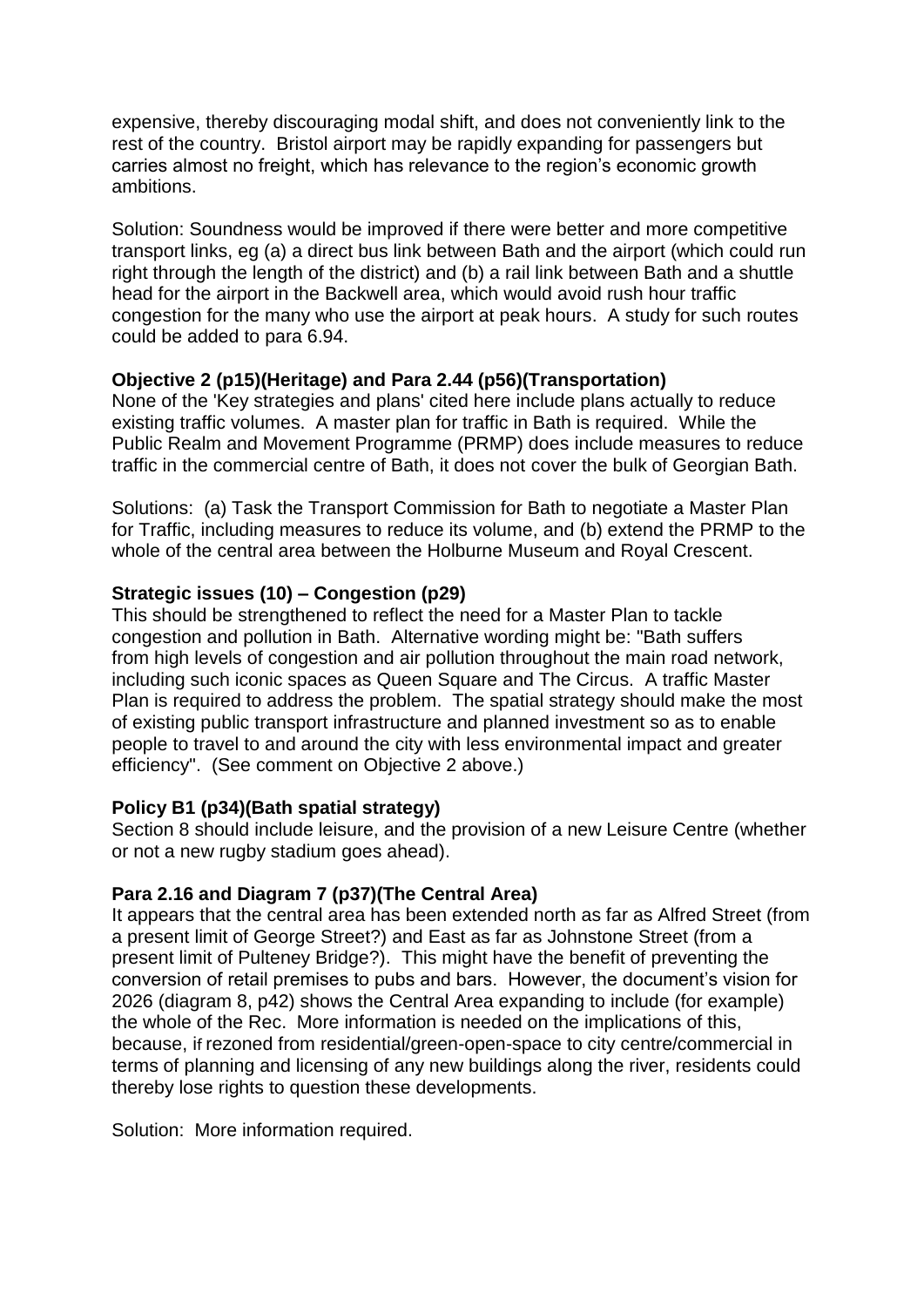### **Policy B2(4h) (p40) (Central Area)**

Note that a new stadium is to be accommodated in the central area (para 3f). While it might be possible to justify extension of the central area to include a new rugby stadium and related facilities on the Rec, this should not be allowed to mean that the Rec is generally "open" for development.

Solution: make clear that any development of a new rugby stadium and related facilities on the Rec would be a "one-off", because the club is already there, and that there is no intention to apply the land-swap concept to other developments.

### **Para 2.26 (p49)(RUH)**

On-site development must be a good thing, but it should be made sustainable from the transport and parking points of view.

Solution: lay down requirements for public transport, and discourage staff and visitors from parking in nearby streets.

### **Para 2.32-2.35 (p53)(WHS Setting and Building heights strategy)**

Mention of the recently endorsed WHS Management Plan is strangely absent, as is the funding of it. Commitment to preserving, enhancing, celebrating and exploiting Bath's WHS status is weak, and conflicts with major developments (e.g. Western Riverside building heights) are not addressed, nor ensuring excellence in contemporary architecture (e.g. Western Riverside block design) or using WHS as part of the economic development plan. Further, FoBRA took part in the committee to draft the Building heights strategy and hence welcomes it, but the SPD should be framed now, and the Strategy should also apply to Bath Western Riverside.

Solution: Strengthen commitment to and financing of the WHS, and frame the WHS SPD now (para 2.35).

#### **Policy B.5 (p54)(Strategic policy for Bath's universities)**

This entry has been provided by Chris Beezley of the Beech Avenue Association:

The Core Strategy Paper (para.2.38) refers to Information Paper 3 which states (at para.4.3) that current student numbers at Bath"s two Universities account for the demand for approximately 2,150 Houses in Multiple Occupation (HMOs) across the city, i.e. in excess of university-managed accommodation on-campus and elsewhere. This represents one HMO for every 19 residential properties across the entire city (para.4.3).

Further, at para 2.1, the Information Paper states that the historical average annual growth rate in student numbers at the University of Bath has been 4.82% over the past 15 years. Table 3, however, shows the total University of Bath student population to have increased by 5.9% (from 12,970 to 13,738) between 2008/9 and 2009/10 (the latest actual figures available). Para.2.10 of the Information Paper states that the emerging Masterplan for the University of Bath campus assumes a future student growth rate of up to 3% per annum.

The Information Paper goes on to argue (para.2.12) that only if the future average increase in student numbers at The University of Bath reduces to 2% per annum, and the University builds 2,358 new campus study bedrooms by 2020, will the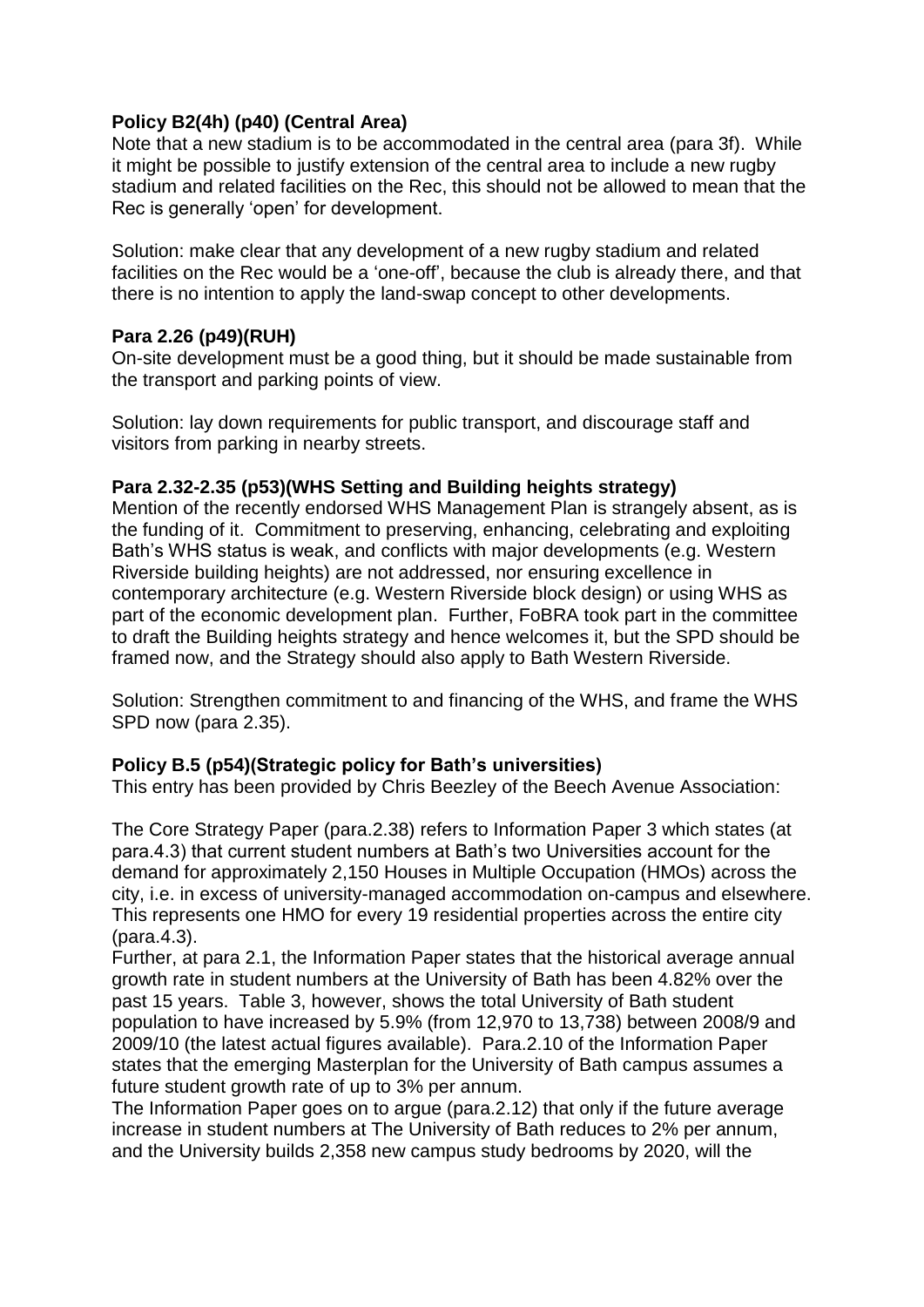existing demand for HMOs from University of Bath students (1,196 from Table 3) be likely to remain at current levels.

Para.2.13 of the Information Paper claims that calculations are presented at Appendix X to show the effects of a 3% and a 1% p.a. increase in University of Bath student numbers. These calculations cannot be found. However, my own calculations show that these two scenarios would result in a demand for approximately 300 more and 200 less HMOs respectively, relative to the 2008/9 level (Table 3). Hence it can be seen that the potential demand for HMOs is highly sensitive to small percentage changes in the student growth rate. Para.4.8 of the Information Paper shows the effect on demand for HMOs of three scenarios for future student growth. These assume zero growth at Bath Spa University combined with zero, 1% and 2% growth at the University of Bath respectively. No figures are provided for a scenario with the University of Bath expanding at 3% per annum - which would be consistent with its draft Masterplan and significantly less than historical levels. Such a scenario would result in the need for 125 more HMOs than the current estimated total number of 2,150, even allowing for a reduction in demand of 175 from Bath Spa University students. The estimates provided in Information Paper 3 and hence the draft Core Strategy

Paper itself assume that the University of Bath will build 2,358 additional campus bedrooms by 2020/21 at a rate of approximately 240 per annum starting next year (2011/12). Yet no mechanism appears to be in place to link future student numbers to any actual building programme. Table 3 shows the number of University of Bath campus bedrooms to have remained static over the last three years while student numbers have increased by approximately 1,000. If this state of affairs is allowed to continue the Core Strategy aspiration that the 2010 level of HMOs (approximately 2,150 from para.4.3) "will represent the high watermark within the city" will be seriously at risk.

#### What needs to be done

1. Core Strategy Policy B5 (Strategic Policy for Bath"s Universities) should include a control mechanism to limit student recruitment to that which is sustainable taking account of the actual quantity of University-managed student bedrooms available at that time combined with a defined acceptable level of HMOs. The Core Strategy Paper should define clearly what that level is. Universities' aspirations to provide large numbers of student bedrooms in future years should not be relied on. 2. The table at para.4.8 of Information Paper 3 should include the scenario in which there is zero growth in student numbers at Bath Spa University and 3% p.a. growth at The University of Bath, in line with the Universities" Masterplans.

# **Para 2.48 (p56)(Flood storage area)**

The quoted figure (345,000  $\overline{m}^3$ ) is equivalent to a staggering 96 football pitches or 3 Royal Victoria Parks at an average water depth of 0.5 m, and correspondingly more if the water was shallower.

Solution: Refuse permission for any development until matching storage area is identified and made ready for use.

# **Policy CP 13 (p132)(Infrastructure provision)**

There is a glaring omission here, and indeed in the Core Strategy generally, that transport matters are delegated sideways to the JLTP3.